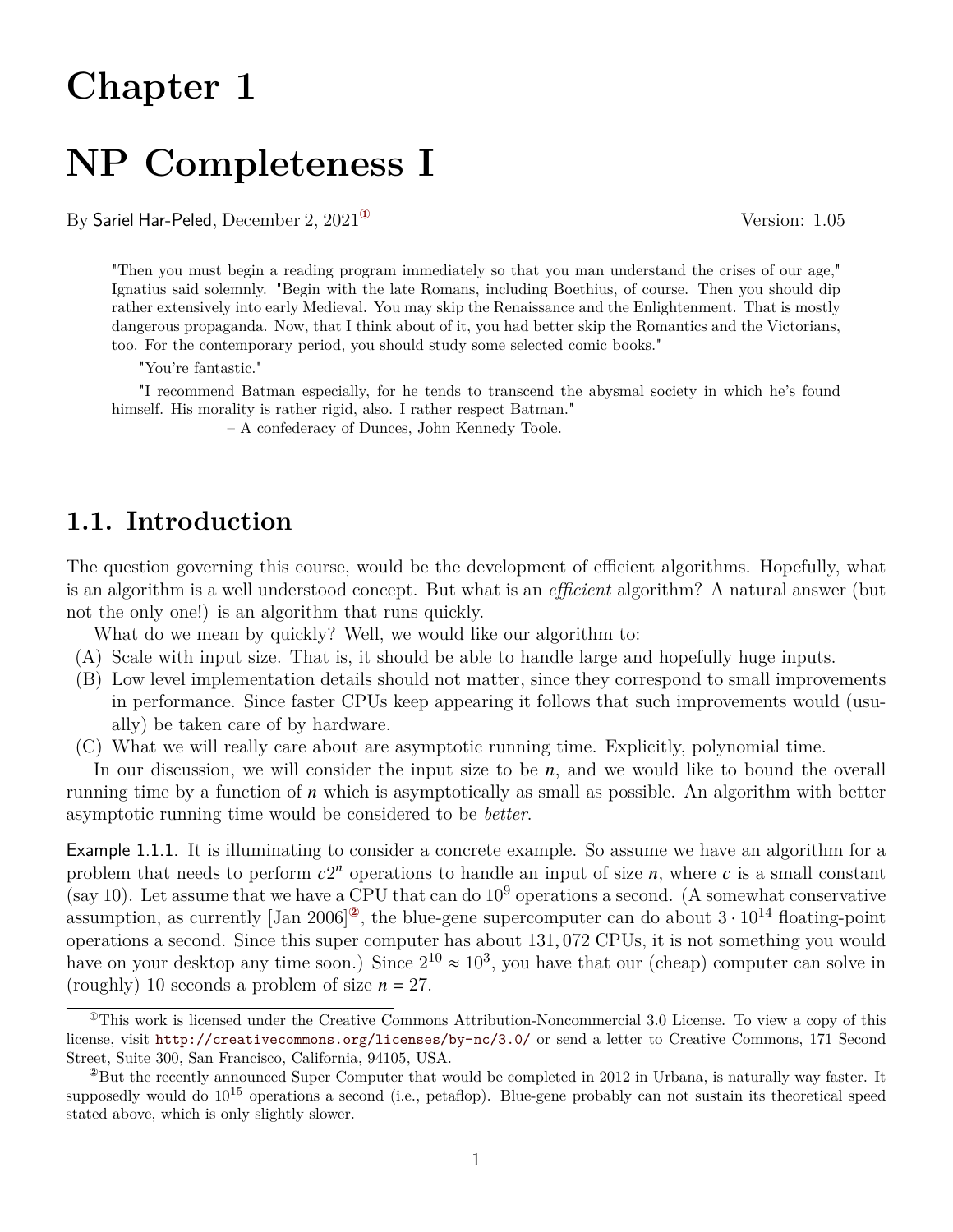| Input size     | $\overline{n^2}$ ops | $\overline{n^3}$ ops | $\overline{n^4}$ ops  | $2^n$ ops        | $n!$ ops            |
|----------------|----------------------|----------------------|-----------------------|------------------|---------------------|
| $\overline{5}$ | $0$ secs             | $0$ secs             | $0$ secs              | $0$ secs         | $0$ secs            |
| 20             | $0$ secs             | $0$ secs             | $0$ secs              | $0$ secs         | $16 \text{ mins}$   |
| 30             | $0$ secs             | $0$ secs             | $0$ secs              | $0$ secs         | $3\cdot 10^9$ years |
| 50             | $0$ secs             | $0$ secs             | $0$ secs              | $0$ secs         | never               |
| 60             | $0$ secs             | $0$ secs             | $0$ secs              | 7 mins           | never               |
| 70             | $0$ secs             | $0$ secs             | $0$ secs              | 5 days           | never               |
| 80             | $0$ secs             | $0$ secs             | $0$ secs              | $15.3$ years     | never               |
| 90             | $0$ secs             | $0$ secs             | $0$ secs              | $15,\!701$ years | never               |
| 100            | $0$ secs             | $0$ secs             | $0$ secs              | $10^7$ years     | never               |
| 8000           | $0$ secs             | $0$ secs             | 1 secs                | never            | never               |
| 16000          | $0$ secs             | $0$ secs             | $26$ secs             | never            | never               |
| 32000          | $0$ secs             | $0$ secs             | 6 mins                | never            | never               |
| 64000          | $0$ secs             | $0$ secs             | $111 \text{ mins}$    | never            | never               |
| 200,000        | $0$ secs             | 3 secs               | 7 days                | never            | never               |
| 2,000,000      | $0$ secs             | $53 \text{ mins}$    | 202.943 years         | never            | never               |
| $10^{8}$       | 4 secs               | $12.6839$ years      | $10^9$ years          | never            | never               |
| $10^{9}$       | 6 mins               | $12683.9$ years      | $10^{13}~{\rm years}$ | never            | never               |

Figure 1.1: Running time as function of input size. Algorithms with exponential running times can handle only relatively small inputs. We assume here that the computer can do  $2.5 \cdot 10^{15}$  operations per second, and the functions are the exact number of operations performed. Remember – never is a long time to wait for a computation to be completed.

But what if we increase the problem size to  $n = 54$ ? This would take our computer about 3 million years to solve. (It is better to just wait for faster computers to show up, and then try to solve the problem. Although there are good reasons to believe that the exponential growth in computer performance we saw in the last 40 years is about to end. Thus, unless a substantial breakthrough in computing happens, it might be that solving problems of size, say,  $n = 100$  for this problem would forever be outside our reach.)

The situation dramatically change if we consider an algorithm with running time  $10n^2$ . Then, in one second our computer can handle input of size  $n = 10^4$ . Problem of size  $n = 10^8$  can be solved in  $10n^2/10^9 = 10^{17-9} = 10^8$  which is about 3 years of computing (but blue-gene might be able to solve it in less than 20 minutes!).

Thus, algorithms that have asymptotically a polynomial running time (i.e., the algorithms running time is bounded by  $O(n^c)$  where c is a constant) are able to solve large instances of the input and can solve the problem even if the problem size increases dramatically.

**Can we solve all problems in polynomial time?** The answer to this question is unfortunately no. There are several synthetic examples of this, but it is believed that a large class of important problems can not be solved in polynomial time.

#### **Circuit Satisfiability**

**Instance:** A circuit  $C$  with  $m$  inputs **Question:** Is there an input for  $C$  such that  $C$  returns true for it.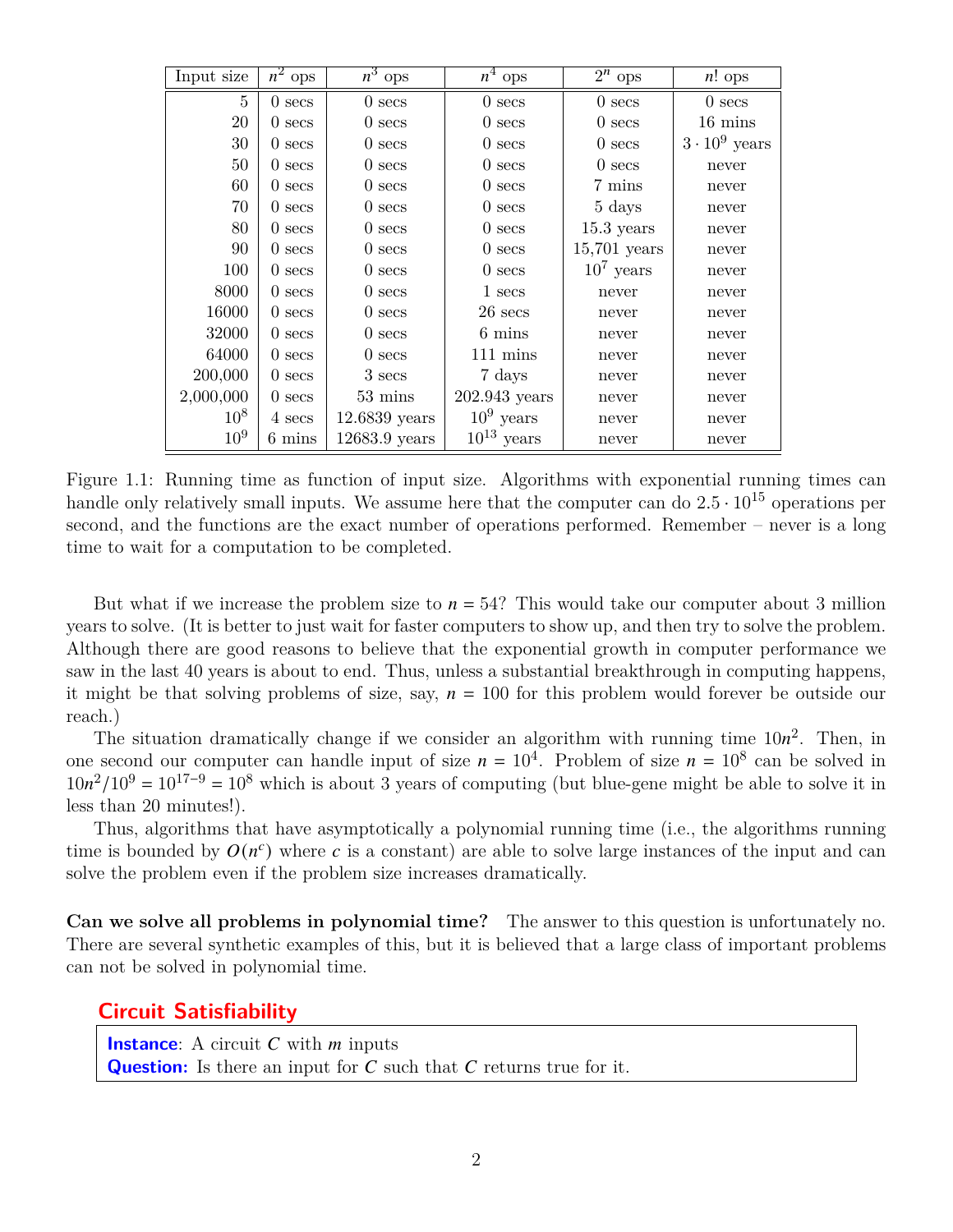As a concrete example, consider the circuit depicted on the right.

Currently, all solutions known to Circuit Satisfiability require checking all possibilities, requiring (roughly)  $2^m$  time. Which is exponential time and too slow to be useful in solving large instances of the problem.

This leads us to the most important open question in theoretical computer science:



#### **Question 1.1.2.** *Can one solve* Circuit Satisfiability *in polynomial time?*

The common belief is that Circuit Satisfiability can **NOT** be solved in polynomial time. Circuit Satisfiability has two interesting properties.

(A) Given a supposed positive solution, with a detailed assignment (i.e., proof):  $x_1 \leftarrow 0, x_2 \leftarrow$  $1, ..., x_m \leftarrow 1$  one can verify in polynomial time if this assignment really satisfies C. This is done by computing what every gate in the circuit what its output is for this input. Thus, computing the output of  $C$  for its input. This requires evaluating the gates of  $C$  in the right order, and there are some technicalities involved, which we are ignoring. (But you should verify that you know how to write a program that does that efficiently.)

Intuitively, this is the difference in hardness between coming up with a proof (hard), and checking that a proof is correct (easy).

(B) It is a *decision problem*. For a specific input an algorithm that solves this problem has to output either TRUE or FALSE.

### **1.2. Complexity classes**

Definition 1.2.1 (P: Polynomial time). Let P denote is the class of all decision problems that can be solved in polynomial time in the size of the input.

Definition 1.2.2 (NP: Nondeterministic Polynomial time). Let NP be the class of all decision problems that can be verified in polynomial time. Namely, for an input of size  $n$ , if the solution to the given instance is true, one (i.e., an oracle) can provide you with a proof (of polynomial length!) that the answer is indeed TRUE for this instance. Furthermore, you can verify this proof in polynomial time in the length of the proof.

Clearly, if a decision problem can be solved in polynomial time, then it can be verified in polynomial time. Thus,  $P \subseteq NP$ .

**Remark.** The notation NP stands for Non-deterministic Polynomial. The name come from a formal definition of this class using Turing machines where the machines first guesses (i.e., the non-deterministic stage) the proof that the instance is TRUE, and then the algorithm verifies the proof.

**Definition 1.2.3** (CO-NP). The class CO-NP is the opposite of NP – if the answer is FALSE, then there exists a short proof for this negative answer, and this proof can be verified in polynomial time.

<span id="page-2-0"></span>

See [Figure 1.2](#page-2-0) for the currently *believed* relationship between these classes (of course, as mentioned above,  $P \subseteq NP$  and  $P \subseteq CO-NP$  is easy to verify). Note, that it is quite possible that  $P = NP = CO-NP$ , although this would be extremely surprising.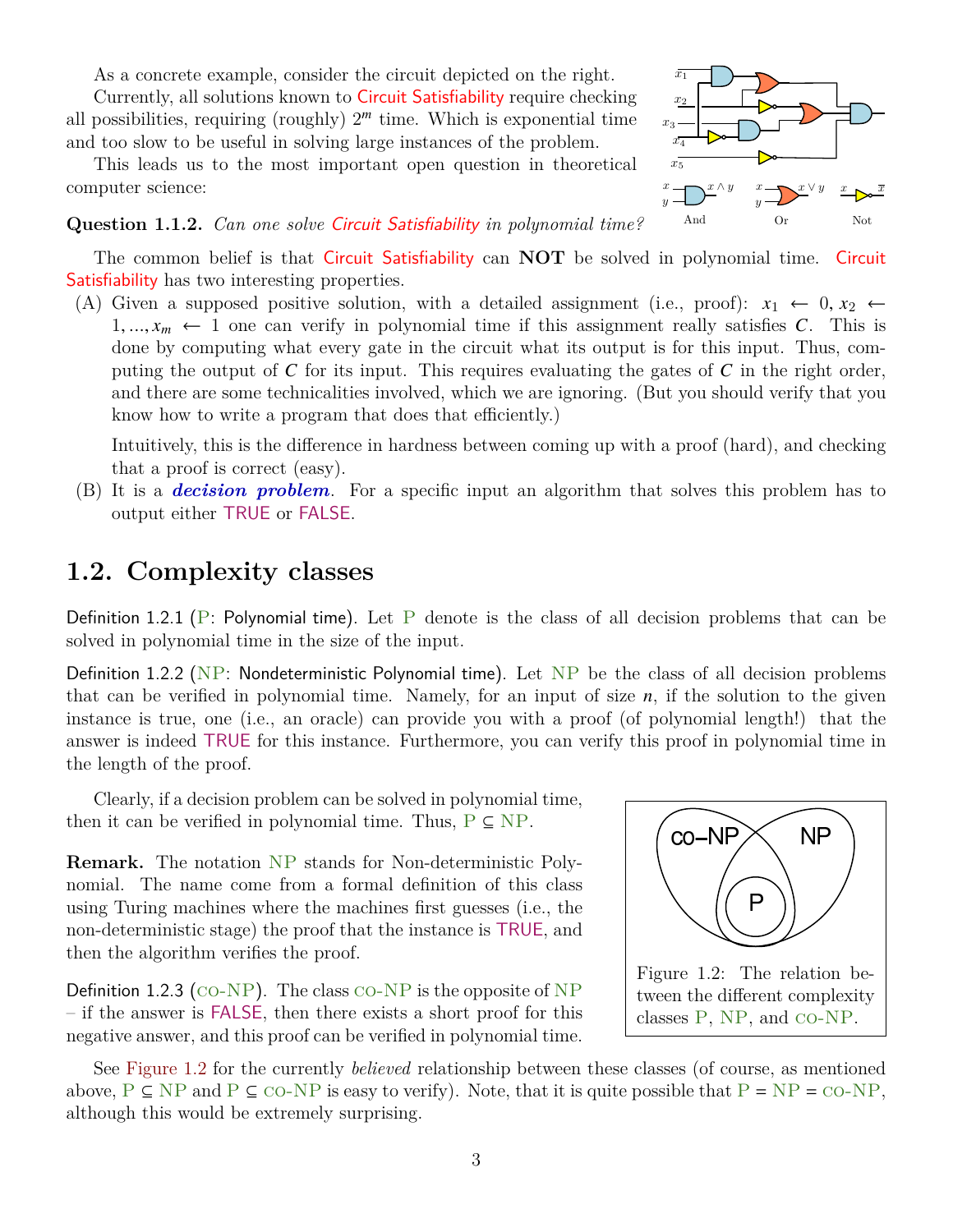Definition 1.2.4. A problem  $\Pi$  is NP-HARD, if being able to solve  $\Pi$  in polynomial time implies that  $P = NP$ .

**Question 1.2.5.** *Are there any problems which are* NP-HARD?

Intuitively, being NP-HARD implies that a problem is ridiculously hard. Conceptually, it would imply that proving and verifying are equally hard - which nobody that did CS 473 believes is true.

In particular, a problem which is  $NP-HARD$  is at least as hard as ALL the problems in  $NP$ , as such it is safe to assume, based on overwhelming evidence that it can not be solved in polynomial time.

**Theorem 1.2.6 (Cook's Theorem).** Circuit Satisfiability is NP-HARD.

Definition 1.2.7. A problem  $\Pi$  is NP-COMPLETE (NPC in short) if it is both NP-HARD and in NP.

Clearly, Circuit Satisfiability is NP-COMPLETE, since we can verify a positive solution in polynomial time in the size of the circuit,

By now, thousands of problems have been shown to be NP-COMPLETE. It is extremely unlikely that any of them can be solved in polynomial time.

Definition 1.2.8. In the formula satisfiability problem, (a.k.a. SAT) we are given a formula, for example:

$$
(a \lor b \lor c \lor \overline{d}) \iff ((b \land \overline{c}) \lor \overline{(\overline{a} \Rightarrow d)} \lor (c \neq a \land b))
$$



and the question is whether we can find an assignment to the variables  $a, b, c, \ldots$  such that the formula evaluates to TRUE.

Figure 1.3: The relation between the complexity classes.

It seems that **SAT** and **Circuit Satisfiability** are "similar" and as such both should be NP-HARD.

Remark 1.2.9. Cook's theorem implies something somewhat stronger than implied by the above statement. Specifically, for any problem in NP, there is a polynomial time reduction to Circuit Satisfiability. Thus, the reader can think about NPC problems has being equivalent under polynomial time reductions.

#### **1.2.1. Reductions**

Let  $A$  and  $B$  be two decision problems.

Given an input I for problem  $A$ , a *reduction* is a transformation of the input I into a new input I', such that

```
A(I) is TRUE \Leftrightarrow") is TRUE.
```
Thus, one can solve A by first transforming and input I into an input I' of B, and solving  $B(I')$ .

This idea of using reductions is omnipresent, and used almost in any program you write.

Let  $T : I \to I'$  be the input transformation that maps A into B. How fast is T? Well, for our nefarious purposes we need *polynomial reductions*; that is, reductions that take polynomial time.

For example, given an instance of Circuit Satisfiability, we would like to generate an equivalent formula. We will explicitly write down what the circuit computes in a formula form. To see how to do this, consider the following example.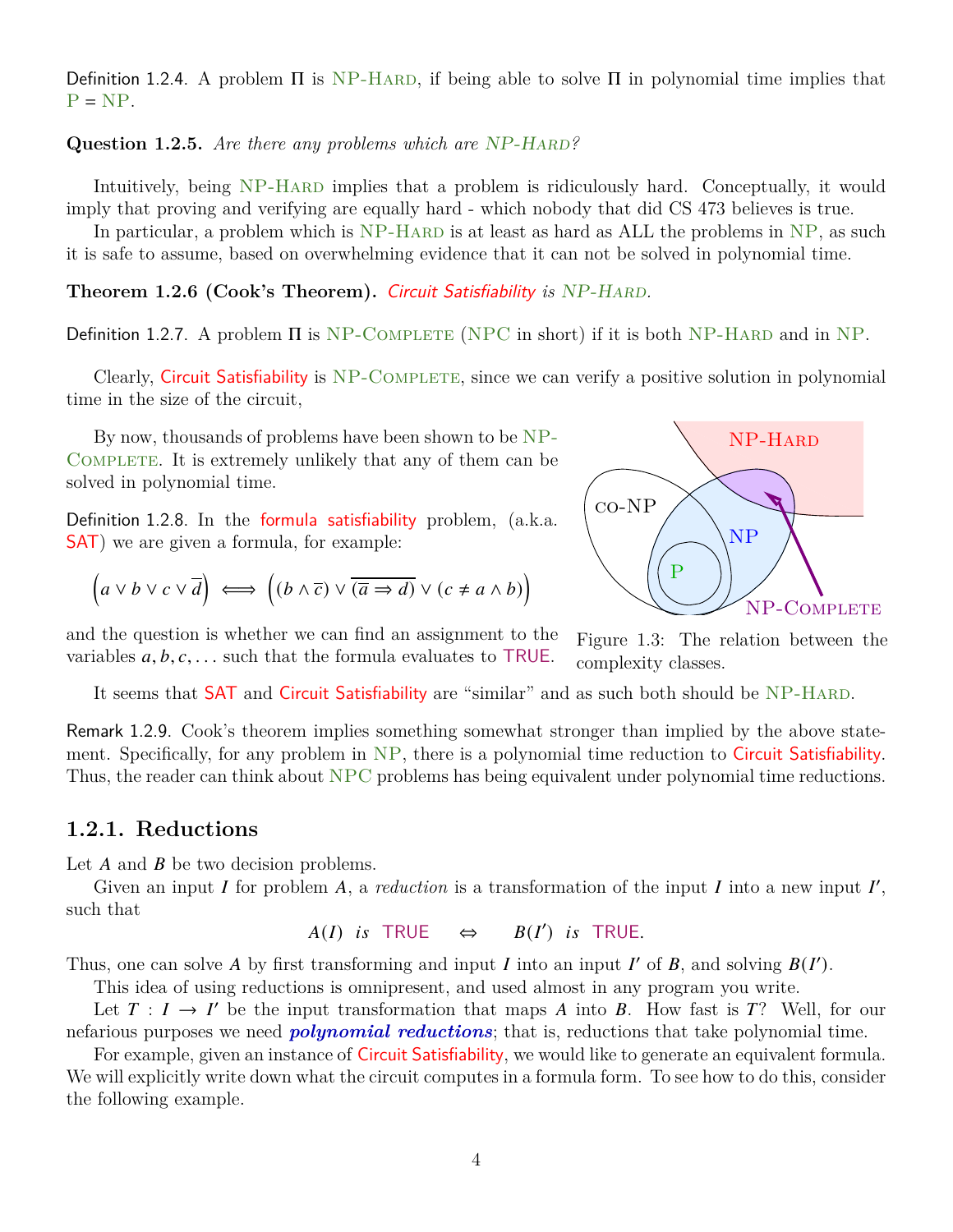

We introduced a variable for each wire in the circuit, and we wrote down explicitly what each gate computes. Namely, we wrote a formula for each gate, which holds only if the gate computes correctly the output for its given input.

The circuit is satisfiable **if and only if** there is an assignment such that all the above formulas hold. Alternatively, the circuit is satisfiable if and only if the following (single) formula is satisfiable

$$
(y_1 = x_1 \land x_4) \land (y_2 = \overline{x_4}) \land (y_3 = y_2 \land x_3)
$$

$$
\land (y_4 = x_2 \lor y_1) \land (y_5 = \overline{x_2})
$$

$$
\land (y_6 = \overline{x_5}) \land (y_7 = y_3 \lor y_5)
$$

$$
\land (y_8 = y_4 \land y_7 \land y_6) \land y_8.
$$

It is easy to verify that this transformation can be done in polynomial time.

The resulting reduction is depicted in [Figure 1.4.](#page-4-0)

Namely, given a solver for **SAT** that runs in  $T_{SAT}(n)$ , we can solve the CSAT problem in time

$$
T_{CSAT}(n) \le O(n) + T_{SAT}(O(n)),
$$



Another way of looking at it, is that we believe that solving CSAT requires exponential time; namely,  $T_{\text{CSAT}}(n) \geq 2^n$ . Which implies by the above reduction that

$$
2^{n} \leq T_{CSAT}(n) \leq O(n) + T_{SAT}(O(n)).
$$

Namely,  $T_{SAT}(n) \ge 2^{n/c} - O(n)$ , where c is some positive constant. Namely, if we believe that we need exponential time to solve CSAT then we need exponential time to solve SAT.

This implies that if  $SAT \in P$  then  $CSAT \in P$ .

We just proved that **SAT** is as hard as **CSAT**. Clearly, **SAT**  $\in$  NP which implies the following theorem.

**Theorem 1.2.10. SAT** *(formula satisfiability) is* NP-COMPLETE.

## **1.3. More NP-Complete problems**

#### **1.3.1. 3SAT**

A boolean formula is in conjunctive normal form (CNF) if it is a conjunction (AND) of several *clauses*, where a clause is the disjunction (or) of several *literals*, and a literal is either a variable or a negation of



<span id="page-4-0"></span>an algorithm that solves the SAT problem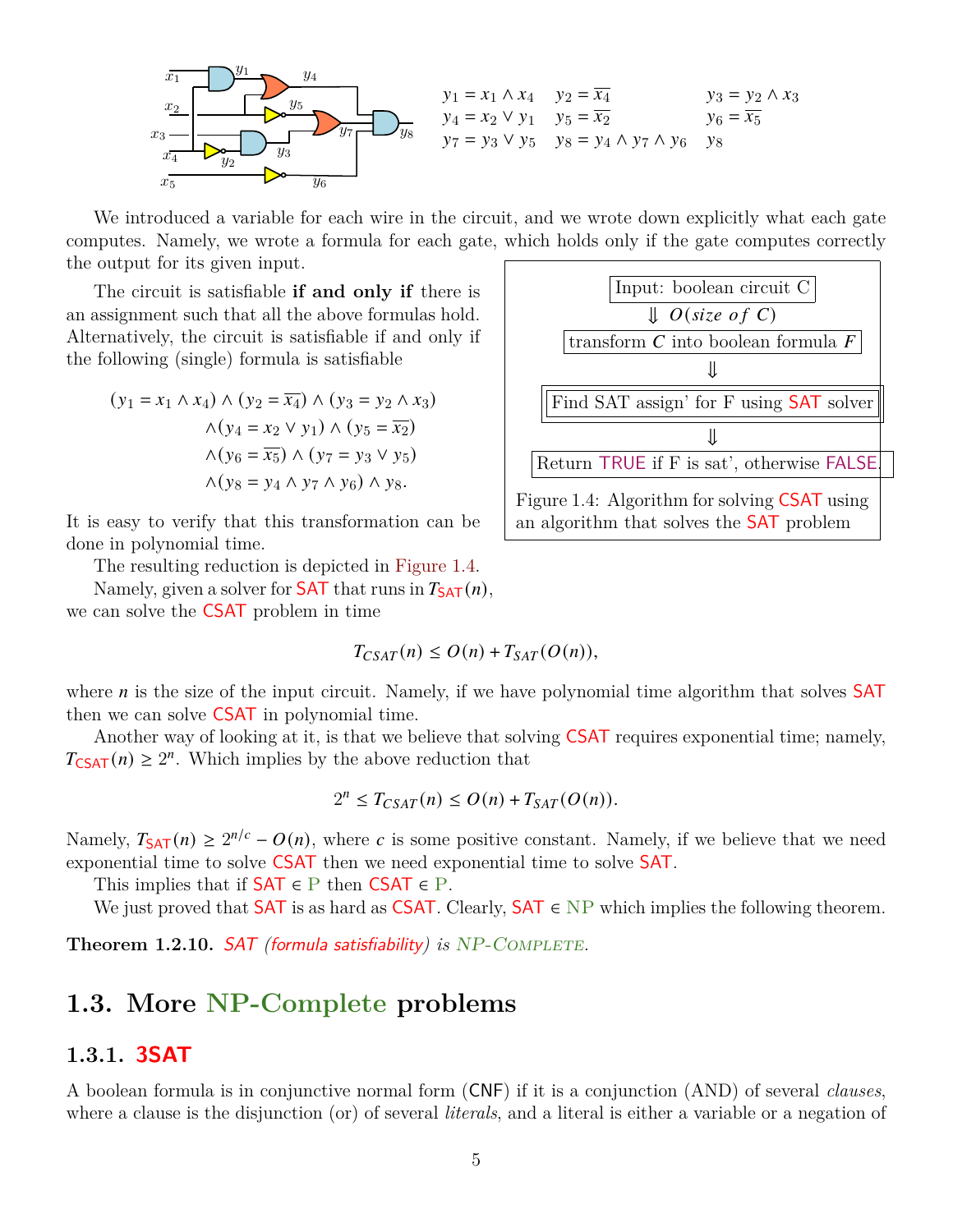a variable. For example, the following is a CNF formula:

$$
\overbrace{(a \vee b \vee \overline{c}) \wedge (a \vee \overline{e}) \wedge (c \vee e)}^{clause}.
$$

Definition 1.3.1. 3CNF formula is a CNF formula with *exactly* three literals in each clause.

The problem 3SAT is formula satisfiability when the formula is restricted to be a 3CNF formula.

#### **Theorem 1.3.2.** 3SAT *is* NP-Complete*.*

*Proof:* First, it is easy to verify that **3SAT** is in NP.

Next, we will show that 3SAT is NP-COMPLETE by a reduction from CSAT (i.e., Circuit Satisfiability). As such, our input is a circuit  $C$  of size  $n$ . We will transform it into a 3CNF in several steps:

- (A) Make sure every AND/OR gate has only two inputs. If (say) an AND gate have more inputs, we replace it by cascaded tree of AND gates, each one of degree two.
- (B) Write down the circuit as a formula by traversing the circuit, as was done for **SAT**. Let  $F$  be the resulting formula.

A clause corresponding to a gate in F will be of the following forms: (i)  $a = b \wedge c$  if it corresponds to an AND gate, (ii)  $a = b \vee c$  if it corresponds to an OR gate, and (iii)  $a = b$  if it corresponds to a NOT gate. Notice, that except for the single clause corresponding to the output of the circuit, all clauses are of this form. The clause that corresponds to the output is a single variable.

- (C) Change every gate clause into several CNF clauses.
	- (i) For example, an AND gate clause of the form  $a = b \wedge c$  will be translated into

$$
\left(a\vee\overline{b}\vee\overline{c}\right)\wedge\left(\overline{a}\vee b\right)\wedge\left(\overline{a}\vee c\right).
$$
\n(1.1)

Note that [Eq. \(1.1\)](#page-5-0) is true if and only if  $a = b \wedge c$  is true. Namely, we can replace the clause  $a = b \wedge c$  in F by [Eq. \(1.1\).](#page-5-0)

(ii) Similarly, an OR gate clause the form  $a = b \vee c$  in F will be transformed into

$$
(\overline{a} \vee b \vee c) \wedge (a \vee \overline{b}) \wedge (a \vee \overline{c}).
$$

<span id="page-5-0"></span> $(a \vee b) \wedge (\overline{a} \vee \overline{b}).$ 

<span id="page-5-1"></span>(iii) Finally, a clause  $a = \overline{b}$ , corresponding to a NOT gate, will be transformed into

| Input: boolean circuit                                   |
|----------------------------------------------------------|
| $\Downarrow O(n)$                                        |
| 3CNF formula                                             |
| $\Downarrow$                                             |
| Decide if given formula is satisfiable using 3SAT solver |
| $\Downarrow$                                             |
| Return TRUE or FALSE                                     |

Figure 1.5: Reduction from CSAT to 3SAT